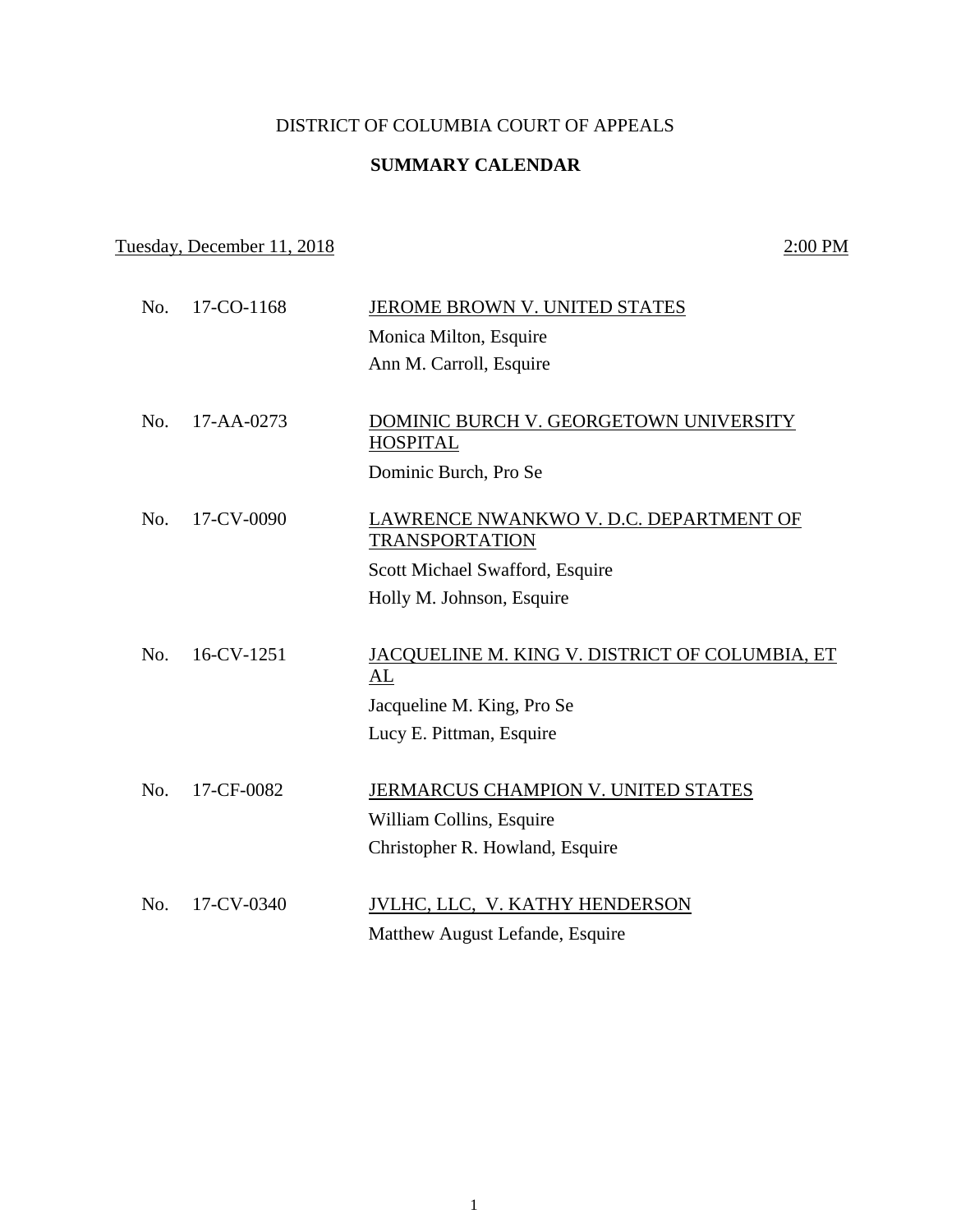|                           | Richard A. Seligman, Esquire                 |
|---------------------------|----------------------------------------------|
|                           | James A. Ewing, Esquire                      |
|                           |                                              |
| No.<br>17-CO-0500         | THOMAS J. ARRINGTON V. UNITED STATES         |
|                           | Thomas J. Arrington, Pro Se                  |
|                           | L'Shauntee J. Robertson, Esquire             |
|                           |                                              |
| No.<br>16-AA-0889         | BRITTNEY M. CUBBAGE V. FEDERAL CITY RECOVERY |
|                           | <b>SERVICE, INC.</b>                         |
|                           | Brittney M. Cubbage, Pro Se                  |
| No.<br>17-CM-0981         | OLIVIA C. MFON V. UNITED STATES              |
|                           | Nigel Barrella, Esquire                      |
|                           | Edward G. Burley, Esquire                    |
|                           |                                              |
| 18-CV-0166<br>No.         | JACQUELINE T. ELLIOTT V. PNC BANK, N.A.      |
|                           | Johnny Barnes, Esquire                       |
|                           | Daniel J. Tobin, Esquire                     |
|                           |                                              |
| 18-CV-0189<br>No.         | WORKINEH SIMRET V. NEW HORIZON COMMUNITIES   |
|                           | IV, LLC                                      |
|                           | Paul D. Hunt, Esquire                        |
|                           | Ashley E. Wiggins, Esquire                   |
|                           |                                              |
| Monday, December 17, 2018 | 10:30 AM                                     |

No. 17-CF-0883 ROBERT ISAIAH LEWIS V. UNITED STATES

# *SPECIAL SITTING - SUMMARY* No. 17-CF-0401 STANLEY M. LEFLORE V. UNITED STATES Jennifer Williams, Esquire Anwar L. Graves, Esquire